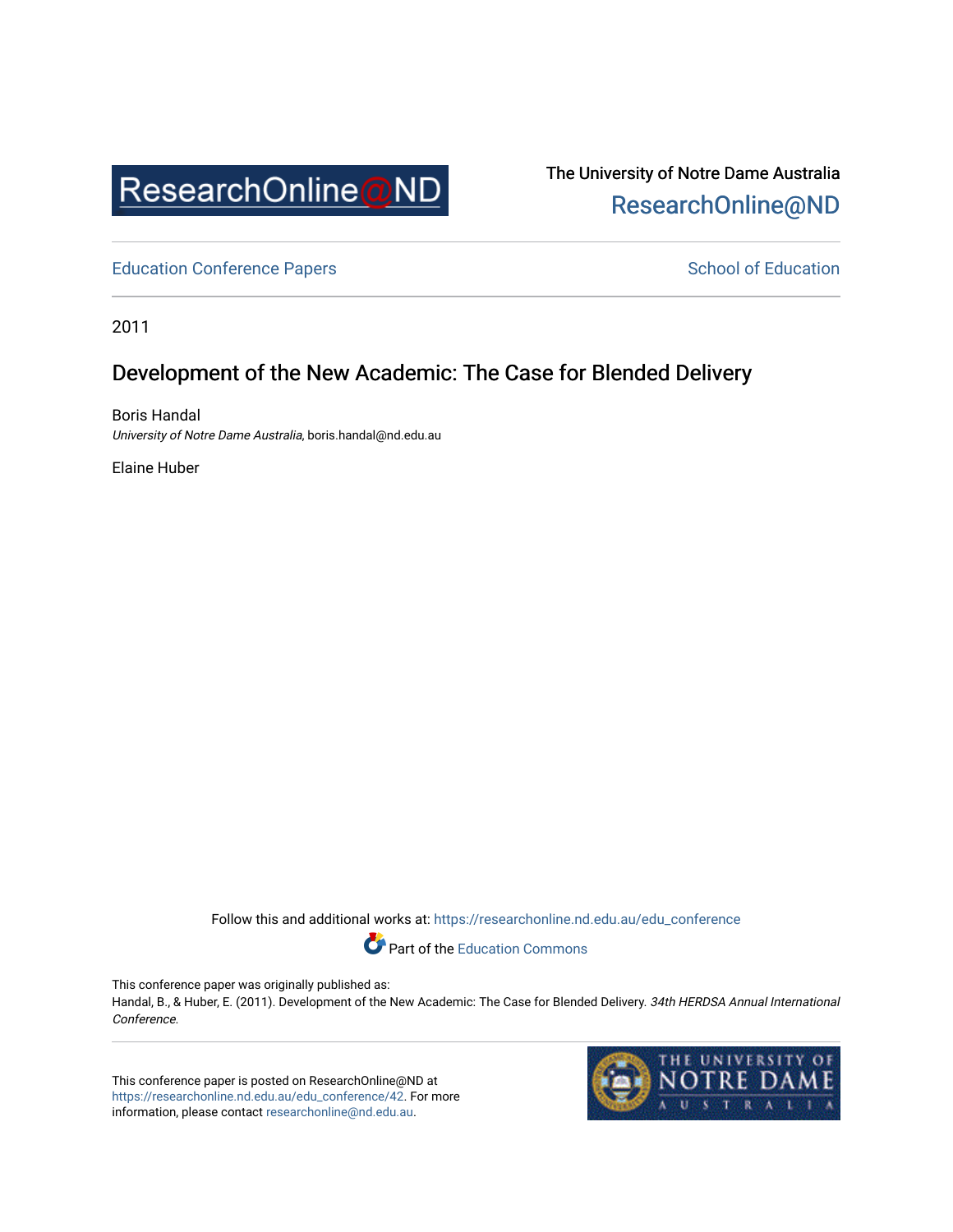

Ĭ.

 $\overline{a}$ 

Higher Education Research and Development Society of Australasia, Inc

# Research and Development in Higher Education: Higher Education on the Edge Volume 34

## Refereed papers from the 34<sup>th</sup> HERDSA Annual International Conference

4 – 7 July 2011 Radisson Resort, Gold Coast, Australia

Handal, Boris & Huber, Elaine (2011). Development of the New Academic: The Case for Blended Delivery. In Krause, K., Buckridge, M., Grimmer, C. and Purbrick-Illek, S. (Eds.) *Research and Development in Higher Education: Reshaping Higher Education, 34* (pp. 150 – 160). Gold Coast, Australia, 4 – 7 July 2011.

Published 2011 by the Higher Education Research and Development Society of Australasia, Inc PO Box 27, MILPERRA NSW 2214, Australia www.herdsa.org.au

ISSN 1441 001X ISBN 0 908557 85 X

**✂**

**✄**

This research paper was reviewed using a double blind peer review process that meets DIISR requirements. Two reviewers were appointed on the basis of their independence and they reviewed the full paper devoid of the authors' names and institutions in order to ensure objectivity and anonymity. Papers were reviewed according to specified criteria, including relevance to the conference theme and sub-themes, originality, quality and presentation. Following review and acceptance, this full paper was presented at the international conference.

Copyright © 2011 HERDSA and the authors. Apart from any fair dealing for the purposes of research or private study, criticism or review, as permitted under the Copyright, Designs and Patent Act, 2005, this publication may only be reproduced, stored or transmitted, in any form or by any means, with the prior permission in writing of the publishers, or in the case of reprographic reproduction in accordance with the terms and licenses issued by the copyright Licensing Agency. Enquiries concerning reproduction outside those terms should be sent to the publishers at the address above.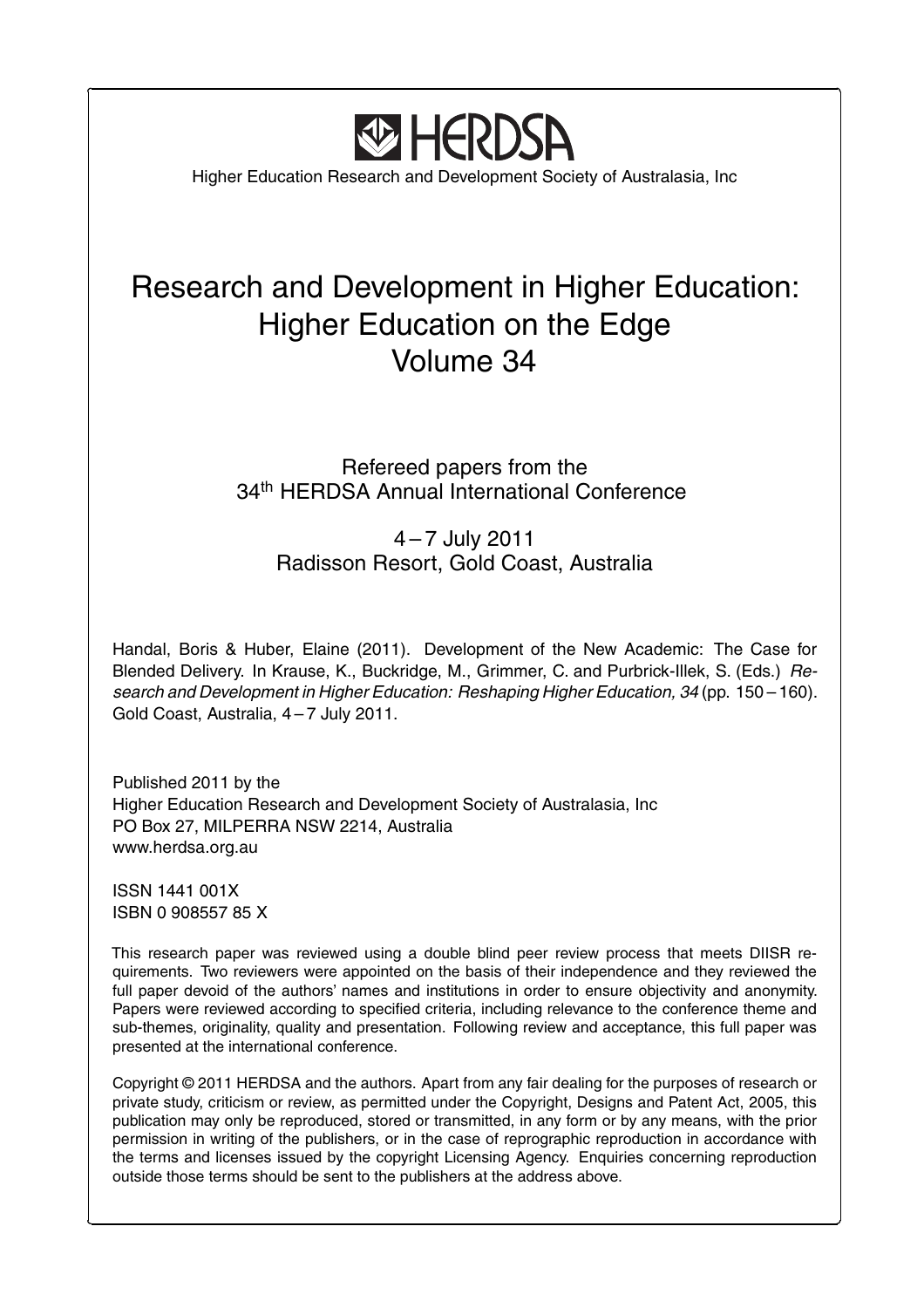## **Development of the new academic: The case for blended delivery**

**Boris Handal**  The University of Notre Dame, Sydney, Australia boris.handal@nd.edu.au

#### **Elaine Huber**  Macquarie University, Sydney, Australia elaine.huber@mq.edu.au

This case study reports the design, implementation and evaluation of an academic induction program, delivered using a blend of in campus and online environments at Macquarie University. The Teaching Induction Program (TIP) was designed to provide professional learning opportunities to novice academics in the Faculty of Business and Economics, particularly sessional staff. A five-point philosophy underpinned the design, ensuring TIP offered a collaborative, reflective, evidence-based, discipline-embedded and student-centred experience. To investigate the effect of the program and in particular the use of digital technology such as wikis, videos and online discussion forums in the delivery of the program, semi-structured interviews were conducted with twelve program participants. Findings show positive gains in their professional learning, enhancement of their attitudes towards using digital technologies in teaching and learning as well as building a community of practice among sessional staff. This paper argues that blended delivery can be used as an effective and complementary tool to reflectively introduce and engage new academics in their teaching endeavours.

**Keywords**: Blended delivery, academic development, learning technologies

## **Introduction**

The provision of systematic academic development at the Faculty level is vital to promote higher levels of student learning and engagement, particularly for staff who are new to the field of teaching and learning in higher education (Rust, 2000; Gibbs & Coffey, 2004). It provides them with a range of pedagogical tools aimed at enriching the student experience within their discipline area. In induction programs new staff are introduced to the Faculty culture and available resources, allowing them to grow confidently and professionally in their roles.

There is an increasing level of casualisation in the teaching workforce across all Australian universities (Department of Education, Employment and Workplace Relations, DEEWR, 2009) so to meet the needs of this diverse staff body, induction programs need to be delivered in a more flexible manner.

Blended delivery combines a wide range of instructional media delivered both synchronously and asynchronously, with face-to-face interaction, online participation and self-paced learning. As with any other instructional design, to be effective, blended delivery should be adopted in situations where technology can play an incremental role particularly on collective professional reflections (Holton, Coco, Lowe, & Dutsch, 2006). Hence the need to be embedded in firm pedagogical perspectives such as social-constructivism advocating learners' active construction of knowledge, both individually and as a group.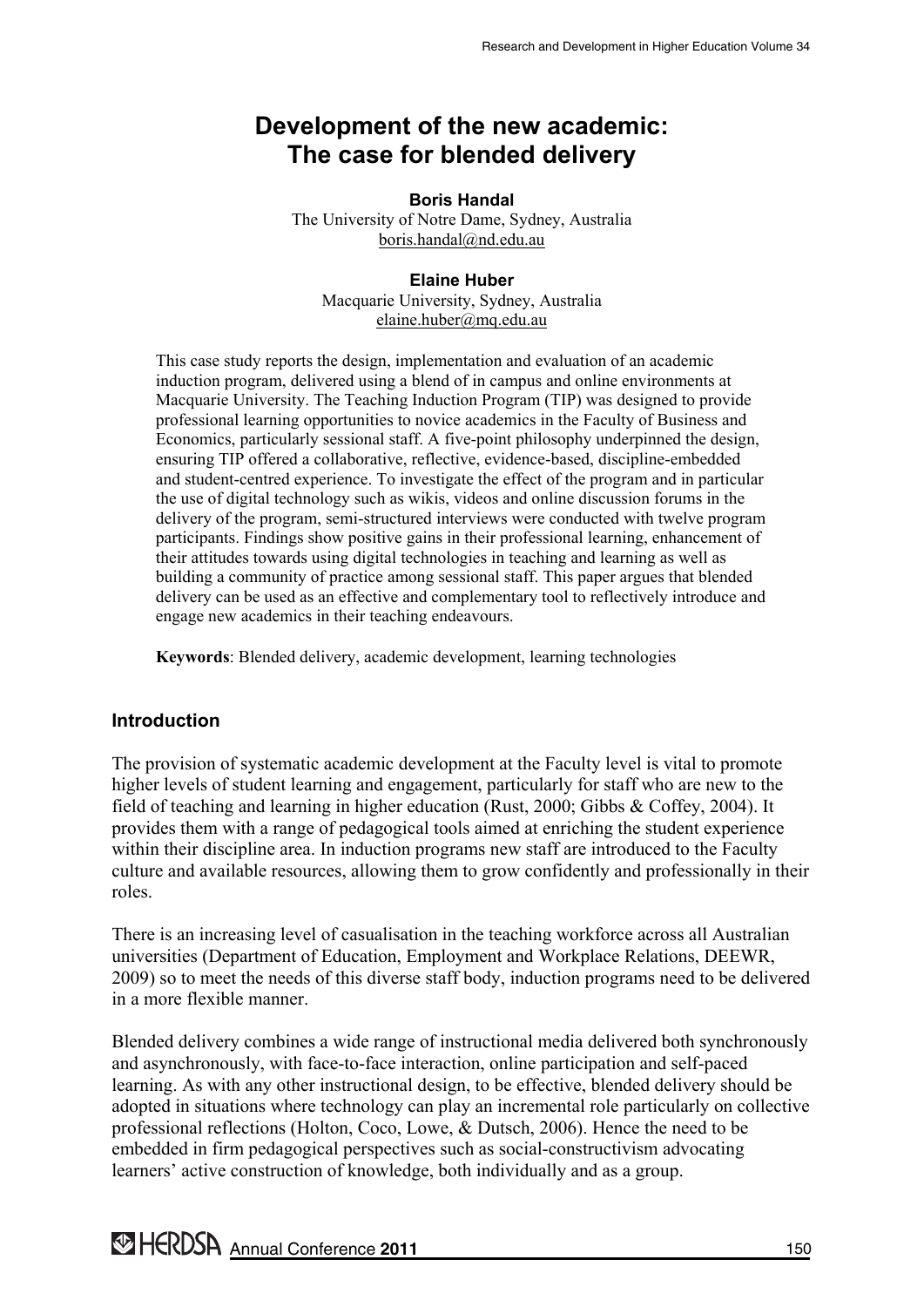## **Literature Review**

A review of the literature was conducted to investigate institutional practices around blended delivery of professional development programs, particularly in induction programs. The Australian Learning & Teaching Council's (ALTC) project, *Preparing Academics to Teach in Higher Education* (Luzeckyj & Badger, 2008) is representative of the extant research on induction practices in higher education. That is, while the coverage on issues and programs such as postgraduate courses for academic staff, accreditation, communities of practice, quality assurance and professional development is substantial, induction appears to be fairly under-researched.

In the two latest reviews of the Australian higher education system (DEEWR, 2008, 2009), despite previous DEEWR reports and the increasing concerns for academic standards and quality assurance, there is no mention of academic staff induction. This is also despite the fact that there is growing evidence that providing holistic and effective induction/professional development programs targeting new academic staff as teachers, can support the development of reflective teaching practitioners and support student learning and academic achievement (Rust, 2000; Ho et al., 2001; Gibbs & Coffey, 2004).

The extant literature tends to focus on new academic staff views of an induction program, its design, implementation, impact or effectiveness, as well as conceptualising higher education pedagogies. This research body contains examples of induction programs that conceive teaching as a reflective investigation of student learning (Gibbs & Coffey, 2004; Kofod, Quinnell, Rifkin, & Whitaker, 2008) and critical self-learning (Ho, Watkins, & Kelly, 2001; Fox, White, Kidd, & Ritchie, 2008). The literature also provides empirical evidence of the significance of induction as a socialisation process within communities of practice (Trowler & Knight, 2000; Green & Ruutz, 2008), conversational frameworks (Simpson, Cockburn-Wootten & Spiller, 2005), departmental support and collegiality (Barlow & Antoniou, 2006) and interactive and collaborative knowledge sharing (Boyd & Harris, 2010; Owen & Schwenger, 2009).

In regards to the use of online technology in academic induction programs, the research is sparse. Most of research on professional development and online technologies is associated with studies evaluating staff training programs in using a particular media in teaching and learning. Brack, Samarawickrema and Benson (2005), while expanding on the potentialities of such technology in professional development, caution that pedagogy must lead media. The authors advise that careful consideration should be put on program design so that the learner does not simply become a passive recipient of knowledge. Such online endeavours are a pioneering field for academic developers, and research is still embryonic and patchy. McFadzean and McKenzie (2001) report that there are difficulties associated with managing learning groups online particularly in building a collaborative community of practice. Hallas (2005) implemented an online communication and e-moderation workshop with academics on teaching and learning issues which proved to be beneficial to their professional development. Kandlbinder (2003) reports on an examination of the use of online academic development in thirty-one universities in Australia and the UK. This study found that the use of online technology in professional development was situated in a transmission model of communication and learning, mainly in an effort to save costs. Hence the need for using online media as an engaging tool aiming at higher order thinking learning activities including where knowledge is both individually and socially constructed (Handal, Groenlund, & Gerzina, in press; Weaver, Spratt, & Sid Nair, 2002). Naturally, the aim of the current study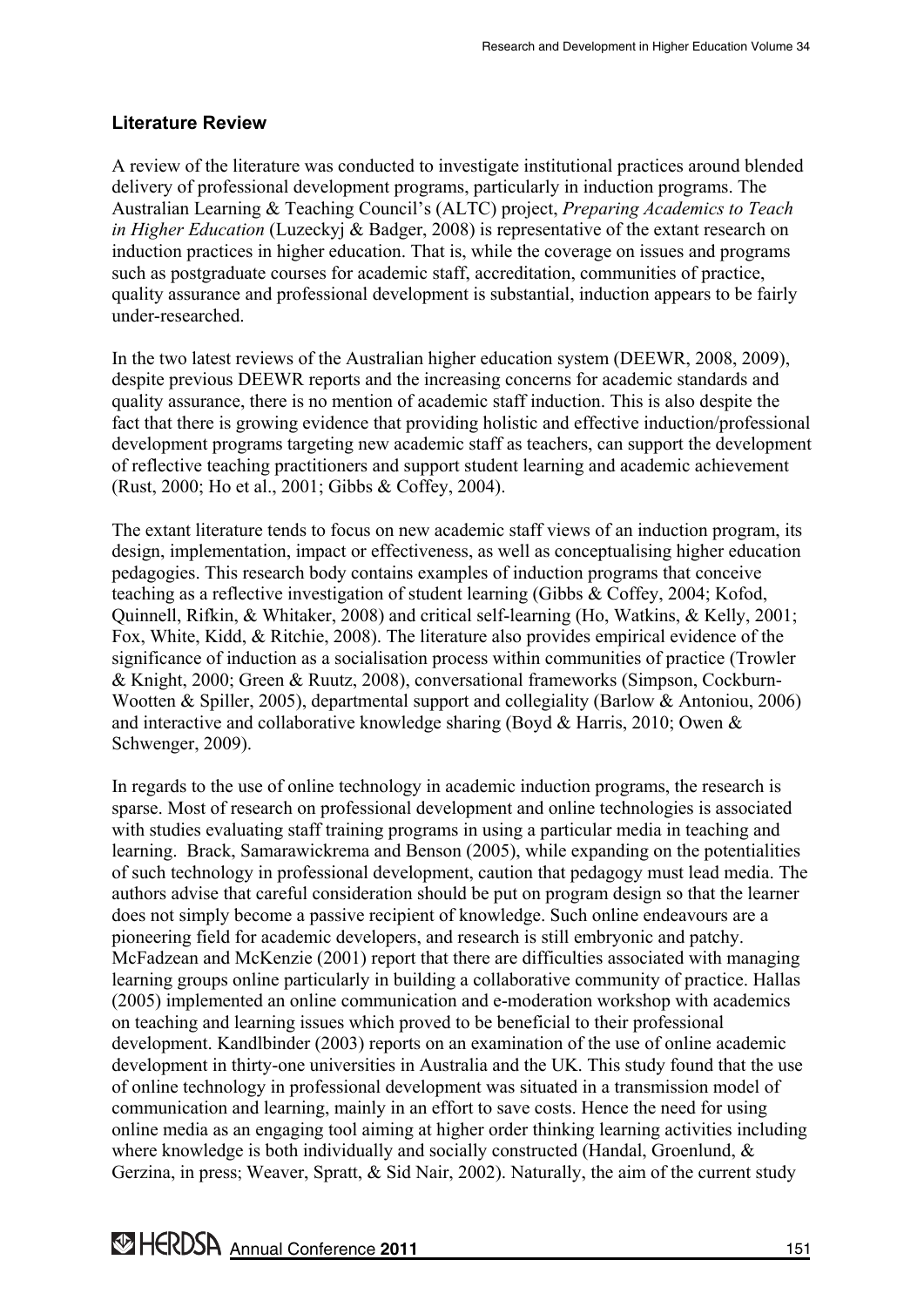was to appraise whether academics perspectives might have changed since such earlier research.

## **The Teaching Induction Program (TIP)**

The Teaching Induction Program (TIP) in the Faculty of Business and Economics (FBE) of Macquarie University introduces new staff to the principles of tertiary learning and teaching and provides ongoing support on a faculty basis.

The TIP program is underpinned by a five-point philosophy that academic induction should:

- 1. create a culture of research-led teaching across the Faculty (Dearn, Fraser & Ryan, 2002);
- 2. encourage reflective and collaborative learning environments through online media (Kandlbinder, 2003);
- 3. stimulate exchange of teaching ideas born from both theory and personal experience (Trowler & Knight, 2000; Simpson, Cockburn-Wootten & Spiller, 2005).
- 4. advocate induction within a disciplinary context (Clark, Healey, Jenkins, Wareham, Chalkley, Blumhof, Gravestock, Honeybone, King & Thomas, 2002);
- 5. foster a student-centred approach to learning and teaching (Biggs, 2003).

In 2010 the program was granted a Vice-Chancellor Award for Programs that Enhance Learning at Macquarie University. Over 150 mostly sessional staff members at the Faculty of Business and Economics have undertaken the TIP program through twelve cohorts.

## **Rationale**

The rationale for developing TIP grew from the need to address the academic development needs of the Faculty. An initial appraisal was carried out including a sessional staff survey, interviews with HODs and a Faculty wide professional learning survey. Informed by this organic data and combined with both qualitative and quantitative data from Course Experience Questionnaire (CEQ) past reports, the program was developed.

The Faculty has a large and ever growing undergraduate and postgraduate student population (14,000) resulting in large class sizes; a large number of tutorials and corresponding number of tutors and a large proportion of international students (60%). Add to this, the diverse academic workforce comprising 41% sessional staff (casual/tutors) and 20% teaching contractors, and the need for a program that can be offered more flexibly, became apparent.

## **Content**

The main resources of the program are designed around a set of student-centred videos, themselves designed from extensive research into the experiences of our students. The program is divided into fourteen modules. The online content covers the following topics: at the first lecture or tutorial, delivering and presenting, questioning and answering, balance between theory and practice, encouraging student participation, interactive tutorials, providing feedback, working in groups, online tools and language barriers.

Each online module follows the same structure around four core learning activities:

- video viewing and critical discussion of relevant learning and teaching themes;
- discussion of practical ideas and classroom tips;
- online forum for exchanging teaching ideas;
- reflection page on each learning and teaching theme.

**MERDSA** Annual Conference 2011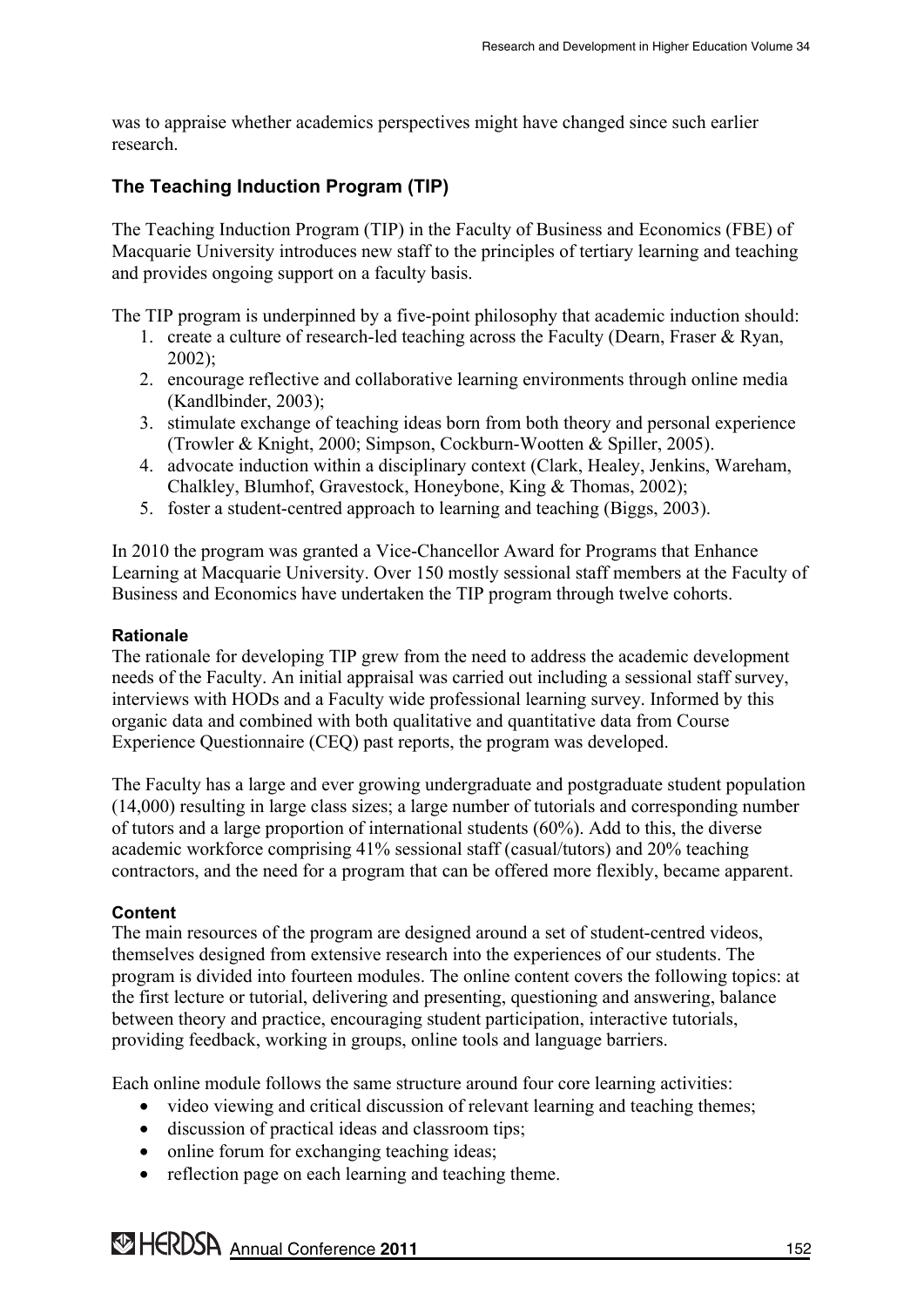The ten online videos are accompanied by reflection questions designed to promote critical understanding on a variety of teaching and learning issues in tutorials and lectures. The reflection questions are thought provoking and draw upon teachers' prior knowledge and practical experience. The reflection questions are also aimed at assisting teachers to become more reflective of their own practice and to develop a broader repertoire of instructional interventions. Questions are grouped into two categories: basic and advanced. Each video is also accompanied by a set of online reading materials to provide further understanding of each module theme and to make participants familiar with current scholarly literature on teaching and learning. The questions were crafted to trigger in participants a sense of a student–centred style of teaching and learning. Examples of these questions include:

- 1. What is meant by saying that questions should be asked not only to assess student understanding but also to advance learning?
- 2. What would be the advantages or disadvantages from grouping students by achievement, friendship, self-selection, language proficiency or randomly?
- 3. In what important ways is group feedback more valuable than one-on-one feedback?
- 4. Write ten unspoken questions from new NESB students during the first days of class.
- 5. What are students' insights in the video about the first class?
- 6. Thinking back to a time where you were a student and describe the attributes of a well delivered and presented learning session.
- 7. How long do you wait for students to respond? Is your wait time different for high and low achievers?
- 8. Based on students' comment [in the video], describe what students like and dislike about the feedback they are receiving?

#### **Structure and Delivery**

The TIP program consists of an initial face-to-face session of 2 hours, covering two of the modules. This is followed by 10 to12 weeks of online interaction where participants discuss the content of 5 further modules in synchronous and asynchronous online forums. The program concludes with a final 2-hour face-to-face session covering 2 more modules of content. The remaining 3 modules are available online and are offered as optional extras. Workshops are offered throughout the year to cater for the flexible hours of sessional staff including Saturdays. The TIP website is located at http://bewiki.ltc.mq.edu.au/TutorTraining. The Faculty wiki is used to deliver the online section of the program as this allows easy access for continuous improvement and ongoing updates. It also provides an easily accessible platform for participants (no logins required for viewing). Furthermore, by using this emerging read/write web technology, participants are exposed to new ways of learning and teaching and are able to consider their impact on their own teaching techniques. Thus the program acts as model of strategically aligned good practice in the use of technology.

#### **Design of Student-Centred Videos**

The work for producing the TIP student-centred online videos for academic development began in 2008. In that year, a series of interviews aimed at capturing students' expectations of quality teaching was carried out in FBE. The methodology followed a body of research on students' perceptions of good teaching, revealing that these perceptions are relevant to the design of teacher professional learning programs (Abrami, D'Apollonia & Rosenfeld, 1997; Sorensen  $& \text{Cox}, 2004$ ). The interviews involved twenty-three students from three faculties of business and economics in the Sydney Metropolitan area (Handal, Wood & Muchatuta, submitted for publication). Responses revealed that students held clear perceptions of quality teaching and learning, corroborating previous research (Jahangiri & Mucciolo, 2008; Okpala & Ellis, 2005). The videos were edited, following a qualitative analysis using NVivo, to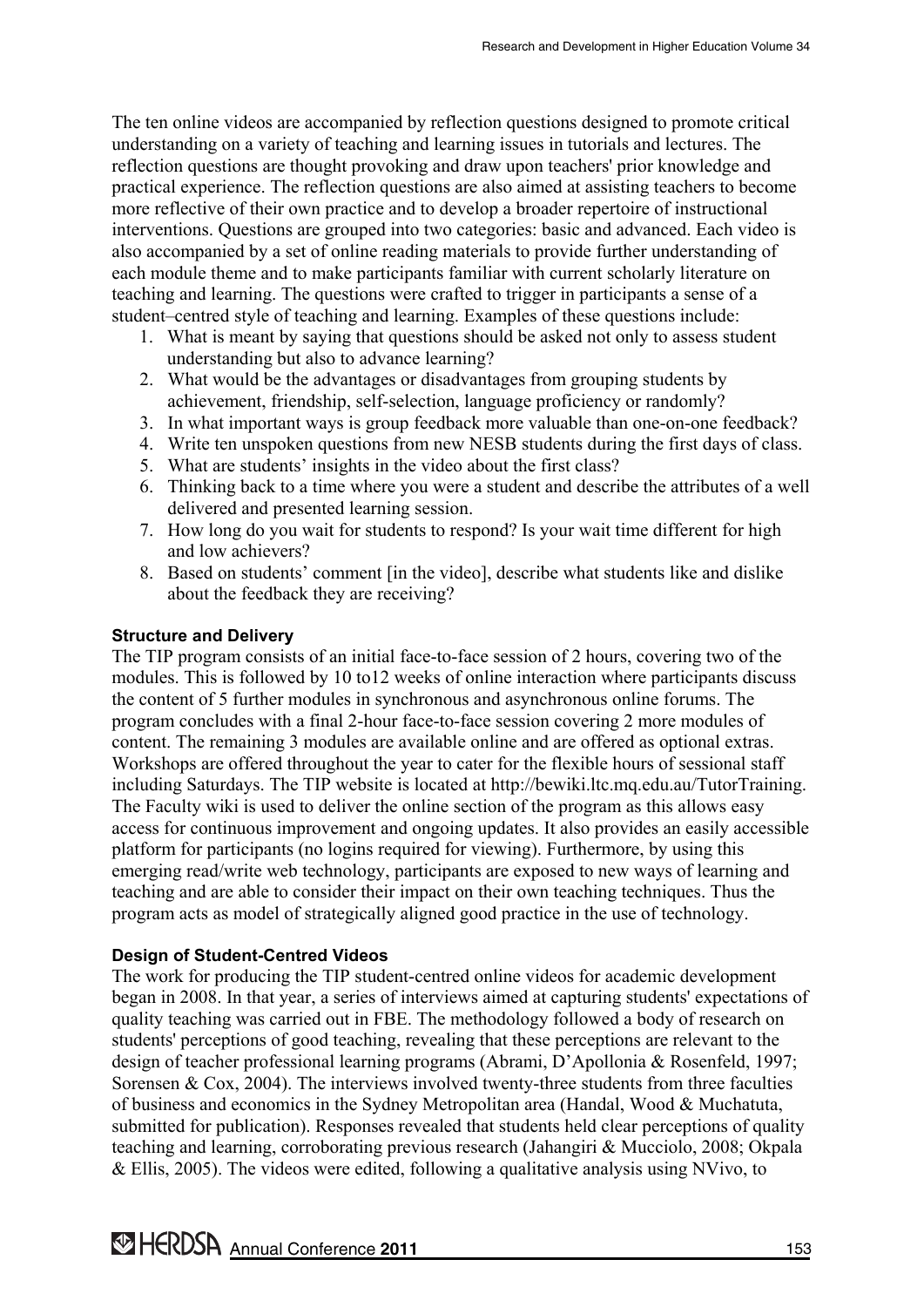selectively depict examples of good teaching practice using students' voices. It was envisioned that such videos would foster a student centred approach to learning and teaching due to the nature of student interviews.

#### **TIP Continuous Improvement and Development Model**

The TIP team use a number of evaluation instruments to continually improve the program. Participants complete an individual feedback survey at the end of the first session. This allows enhancements to be implemented to the program while the particular cohort is still active. These improvements can then be communicated to the participants, thereby modelling best practice of quality enhancement in learning and teaching. A second survey is administered at the end of the program. This invites participants to reflect on their student's learning and consider what impact the program has had on their learning experience. Along with the convenors' reflections, all of this data is recorded and reviewed and ideas are fed back into the design of the next offering following an action research cycle for professional development (McNiff, 2010). For example, feedback from participants relating to timing and length of the online interactions has led to their reorganisation, and this section now comprises asynchronous discussion forums and synchronous (live) discussion sessions offered via webinar software. Furthermore, as another result of reviewing and evaluating of the program a TIP alumni webpage has been created in the wiki, to allow the ongoing growth of a community of practice among sessional staff.

In the introductory session of the TIP, participants who are new to teaching at Macquarie University receive an explanation as to how the TIP fits into other professional learning pathways available to them. Participants are informed of the Foundations in Learning and Teaching (FILT) program offered by the Learning and Teaching Centre and then the Postgraduate in Higher Education programs.

#### **Research Methodology**

The three main research objectives were to identify how TIP's web-based modules, videos and online discussion forums, in the context of the five-point TIP philosophy, have had an effect on teachers':

- 1. attitudes towards digital learning technologies;
- 2. instructional practices and students' learning experiences; and
- 3. professional learning, sharing and networking .

In order to analyse the impact effect of TIP's online segments and multimedia resources on staff professional development, a series of semi-structured interviews was conducted with twelve participants who volunteered to be interviewed for the study. They composed a mix of academics, full and part-time, with differing levels of experience in teaching as well as differing discipline knowledge. The interviews aimed to characterise their attitudes towards professional learning through the online videos and discussion forums, at the conclusion of the program. Their responses were audio-taped, transcribed and subsequently coded in emerging themes through qualitative analysis.

#### **Discussion**

The three research objectives guiding the project brought to light the capacity of blended delivery as a strategy to sustain the TIP program five-point philosophy. The following findings suggest that TIP's online resources and methodology benefited staff professional development through fostering engaging and reflective teaching practices.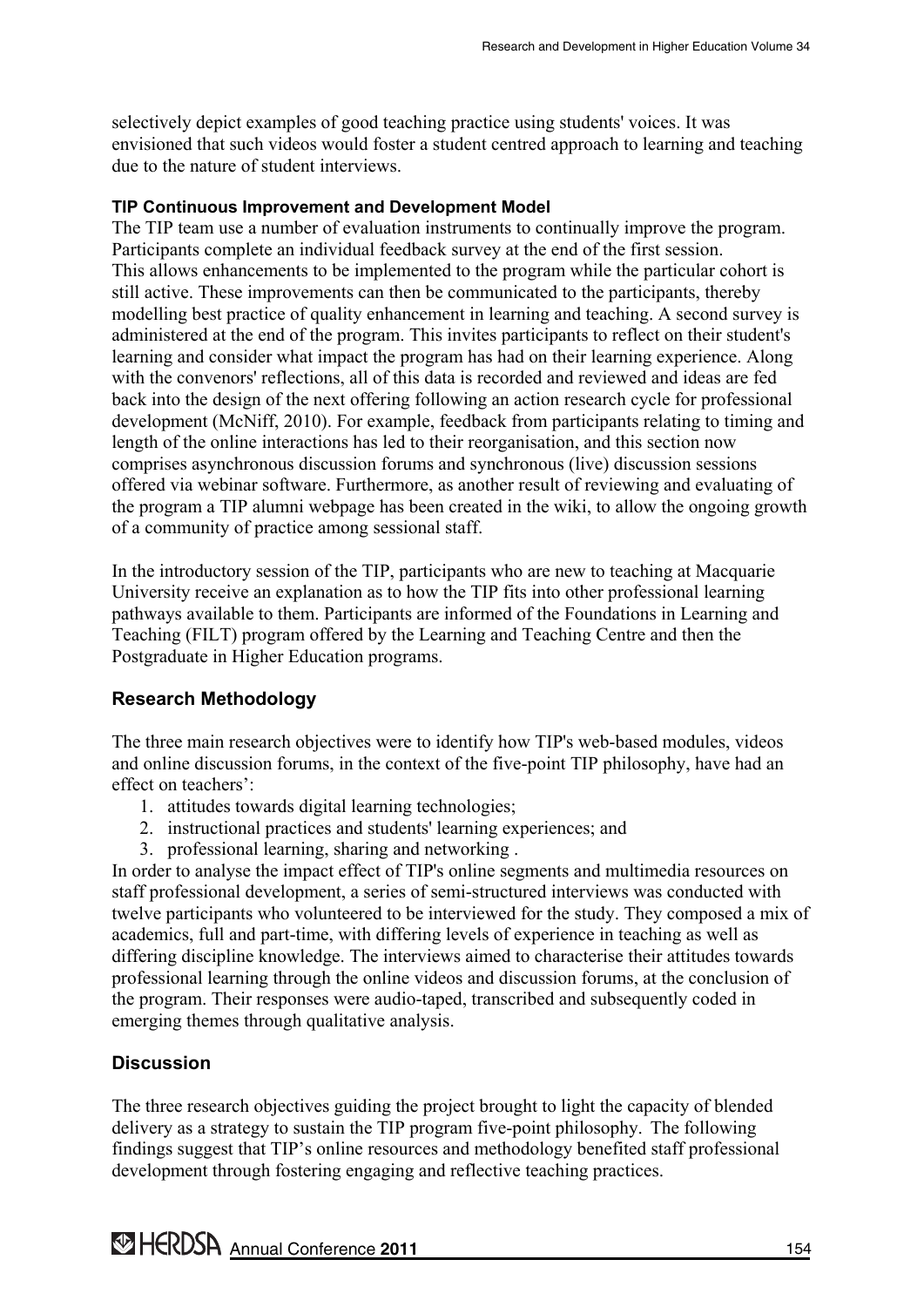#### **Research Objective 1a: Engagement with TIP Multimedia Resources**

Students featured in the videos were drawn from three faculties of business and economics to purposively provide grassroots insights about their own disciplines. Such strategy is recommended by the literature as one that will contextualise professional development based on the academic needs of each discipline (Clark, Healey, Jenkins, Wareham, Chalkley, Blumhof, Gravestock, Honeybone, King & Thomas, 2002). TIP's student-centred videos appear to have made teachers more aware of issues confronting students during their university education. For example, teachers appreciated that "It was actual real-time students who were giving their feedback" and "gave me a reminder of what it was like to be on the other side." Such realistic approach created a sense of empathy because "it really helped me understand that how I feel is also how other students feel." Students' voices in the videos were appreciated because they "were saying things that could be [useful in teaching and learning] — things that were good, could be more of, things you could do more of or less."

Some respondents remarked that the videos suit their learning styles. For example, a teacher said "I don't necessarily like to hear too much theory" and that the "videos made it a lot more lively for me." Another respondent indicated that the videos "... gave real life examples rather than just a didactic version of learning. Rather than being long-winded one-way conversations, you got short real life snippets."

Respondents also stated that the videos were rich in information because there were "students of different background, from different cultures and different subjects, and they really gave a students' honest opinion..." and because "within the video you got some contradicting [students'] views as well, which was beneficial." Participants used various learning strategies which incorporated the videos. One of them reported thinking about the questions that accompanied the videos, for reflection. "[I did] make notes to myself then scanned the resources." A teacher reported (when first tutoring) "watching the video the night before about what you should do in your first tutorial" while another interviewee explained how the online discussion forum was used: "rather than just watching the video, I actually reflected on the video afterwards."

**Research Objective 1b: Use of Learning Technologies to Support the Blended Mode**  Online discussion forums were found useful by participants of TIP because "it was a good way of raising a discussion point and following through, people adding their input, providing evidence and suggestions from their own class". Another respondent commented that: "it's easier there than in class and face-to-face because you have more time to think about it." Most participants expressed positive attitudes towards the online discussion forums such as: "... I learnt a lot from the comments and the responses from fellow teachers."

In regard to the positive effects of combined online and face-to-face interaction, a teacher said:

The blended learning is a very good idea, because when you think about the tenets of adult learning, you're mixing up the way people learn. I know personally, it was good to have the direct interaction. I don't know whether I could have done all – I'm pretty sure I couldn't have done it all.

The blended learning concept around being able to have a look at videos, having a look at a blog, contributing to that; allowed me to have a direct face-to-face content aspect, but also to sign on and learn at my own pace when I wanted to do that: which is a definite advantage.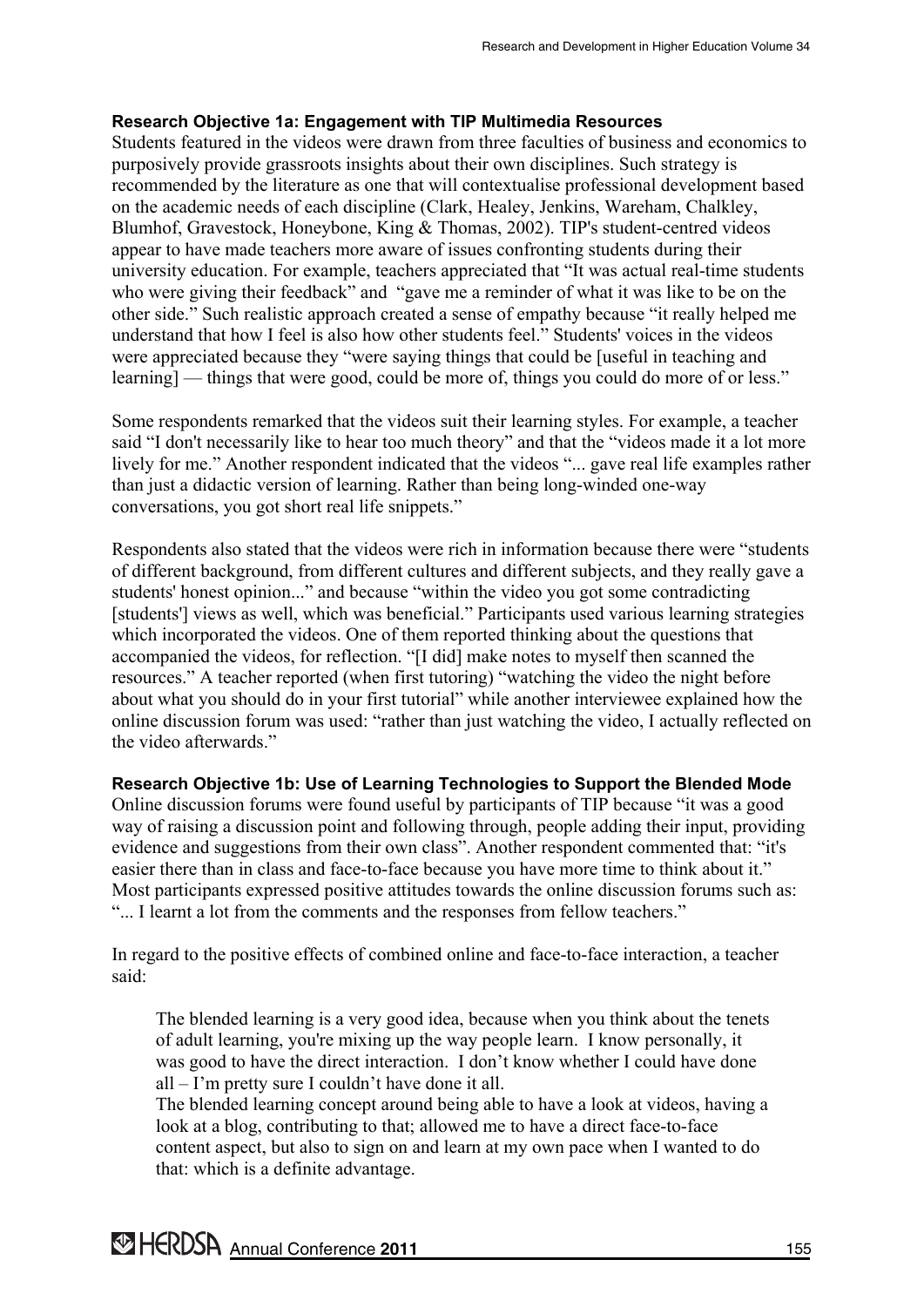Some teachers also commented about the improvement on their computer skills as a result of working with the wiki. Working at their own pace through the online component was also highly regarded by participants.

In general, through action research objectives 1a and 1b participants learned about the power of online multimedia in education through personal immersion with the tools (Holton, Coco, Lowe, & Dustch, 2006). They also realised through practice that online environments can productively capitalise on people's previous pedagogical experiences to bring about a community of learners operating from different geographical locations and times (Handal, Groenlund, & Gerzina, in press).

#### **Research Objective 2: Changes in Classroom Practices**

TIP participants reported visible gain improvements in students learning as a result of their involvement in TIP. "The effect was quite evident as these students tend to attend class more often and performed better in class tests after I carried out these changes", "... more students approach me at the end of the class to enquire about the study."

Changes were also reported in teachers' ability to manage questioning for learning: "My students have benefited through my increased ability to ask better questions through learning different questioning techniques. My questioning has more effectively directed the students thinking and caused them to engage with the material." And "... with the TIP program, I kind of get myself encouraged to ask students questions, instead of just me doing all the work."

TIP appears to have an impact in enabling teachers to deliver information more efficiently for example: "... slowing down my pace, repeating important information a few times so that everyone could catch it even if they did miss it the first time around and walking around the class to see if anyone has any questions." Similarly, improvement on communication skills are reported in regard to NESB (Non English Speaking Background) students: "I know that they [videos] did remind me to be very careful in terms of presentations to people whose first language isn't English." Such cultural sensitivities were also reflected in class organization like the teacher who decided to "mix them [foreign students] up with locals trying to do groups [that] are very mixed, so not only foreign or not only international students and that was working because they were happy with that."

Some responses showed a shift from rote learning oriented practices to those advocating critical thinking: "I've tried to make myself . . . just with some examples that I was giving in the tutorial to be able to ... tried to engage the students throughout the example, rather than just presenting it myself and letting them copy it down and then discuss through it after I've written it down."

Seeking feedback from students to improve teaching practices is another positive outcome. Several teachers observed: "I organised my survey and I asked them to write whatever they think about the tutor and what they want to do in the tutorials" and "[I sought] feedback about my own —how they feel about my teaching and the tutorial. I used those ideas as well, which one of them was they want to work in groups and try to do the exercises in groups."

Working in groups seems to be a major gain from the program with several teachers indicating adopting collaborative learning. One teacher said: "I would do things like sometimes I'd have them break into groups of two or three to talk about the questions, and then we would feed into a larger group." Another teacher remarked: "... the main change was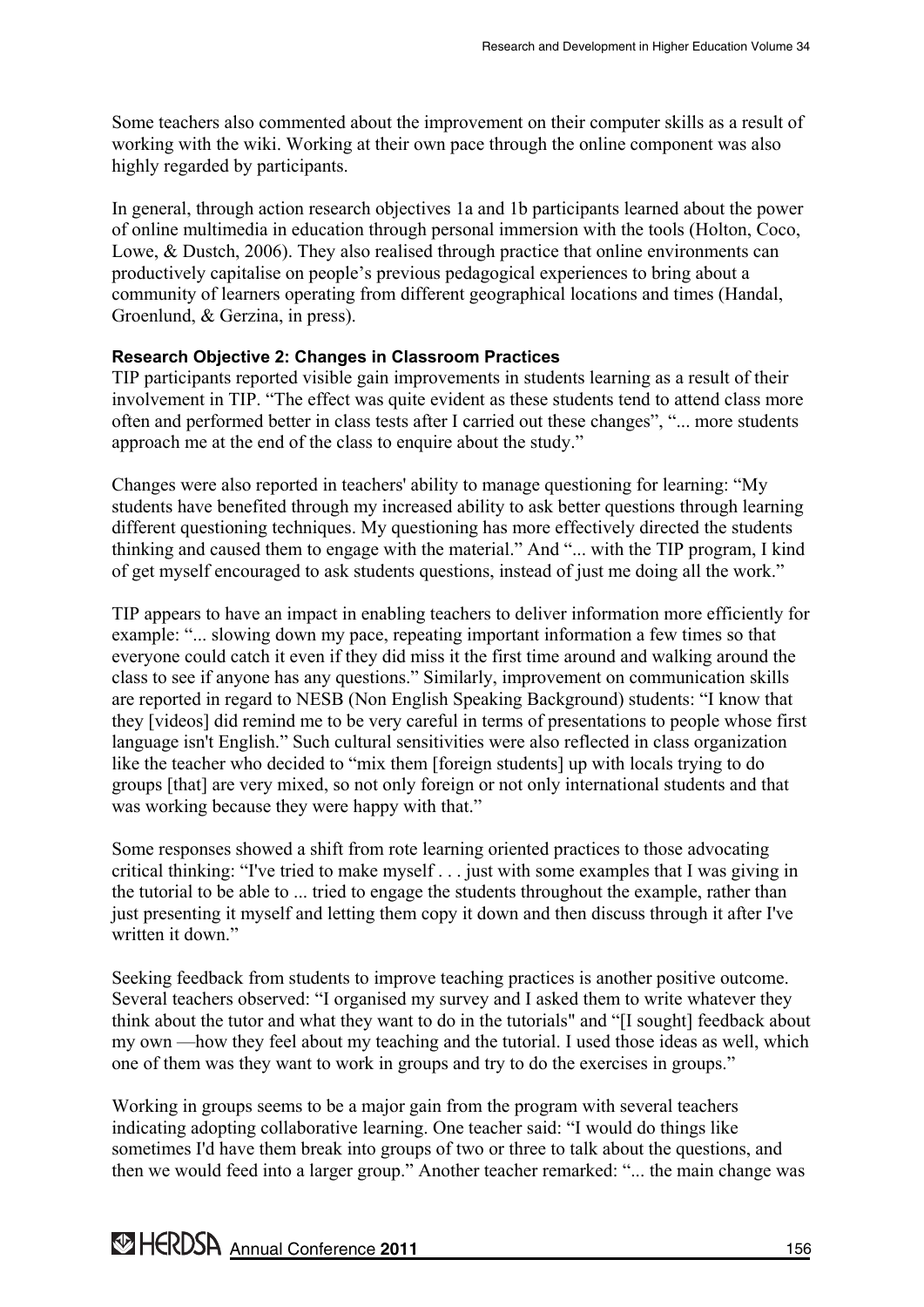that one because I was normally practicing individually and was making them work individually but I changed that and they like it, they really like it."

In brief, many participants felt that through the modelling of instructional practices enacted during the program implementation some of their teaching strategies had changed, evolved and became more student-centred. This confirms the learning-by-doing action research philosophy of being a problem solving tool itself while simultaneously exploring issues within the cycle of planning, implementing and reflecting (McNiff, 2010).

#### **Research Objective 3: Professional Learning, Sharing and Networking**

The collegiality that was generated among participants was another important outcome, along with professional learning. Some of those sentiments were expressed in terms such as: "Being able to speak candidly about different teaching forms and techniques" and "It is good to see that other teachers are having the same experience..."

The appreciation for having an environment where they can gain a sense of belonging to the Faculty was also expressed by the participants:

There's no place at the university, and I made this comment when I started teaching, there's nowhere where you can share, because you're adjunct you get eliminated from anything, you're not considered a real employee. Yeah, it reinforced that what I was doing was what you guys [TIP facilitators] are expecting from tutors. Also it made me feel a lot more in tune with the staff, because before when they just say, oh you're a tutor, here's your tutorial, it already – you don't have any meeting, you don't have anything. You sort of feel displaced from the general staff area, so with the TIP it felt like a tutors' meeting or something ... and you get to know some of the tutors as well...

There were also those who were exposed to teacher training for the first time and therefore appreciative of the program: "I was teaching last year and I hadn't done any specific training for it. I thought that was needed and I appreciated it this year." Another participant commented on this initial formal encounter with the scholarship of teaching and learning: "... But I never realised that were studies and stuff done on all of that, so it made me a lot more aware of how to set questions".

The above discussion shows the use of online discussion wiki forums and student-centre videos were seemed as effectively promoting a collaborative professional learning environment where participants could exchange freely their own teaching and learning insights at their own place, pace and time. As suggested by the literature (Handal, Groenlund, & Gerzina, in press) this is the unique potential of online learning environments, offering academics a place in which to discuss pedagogical issues in an informal manner as well as to reflect on scholarly commentary.

#### **Conclusion**

This case study has illustrated the benefits of a blended delivery induction program based on a pedagogical rationale of reflection, collaboration and sharing. The qualitative data suggest that online technologies have the potential to create a transforming professional learning experience. Participants' responses in the interviews seem to indicate that TIP's studentcentred videos and online discussions have had a positive qualitative effect on staff academic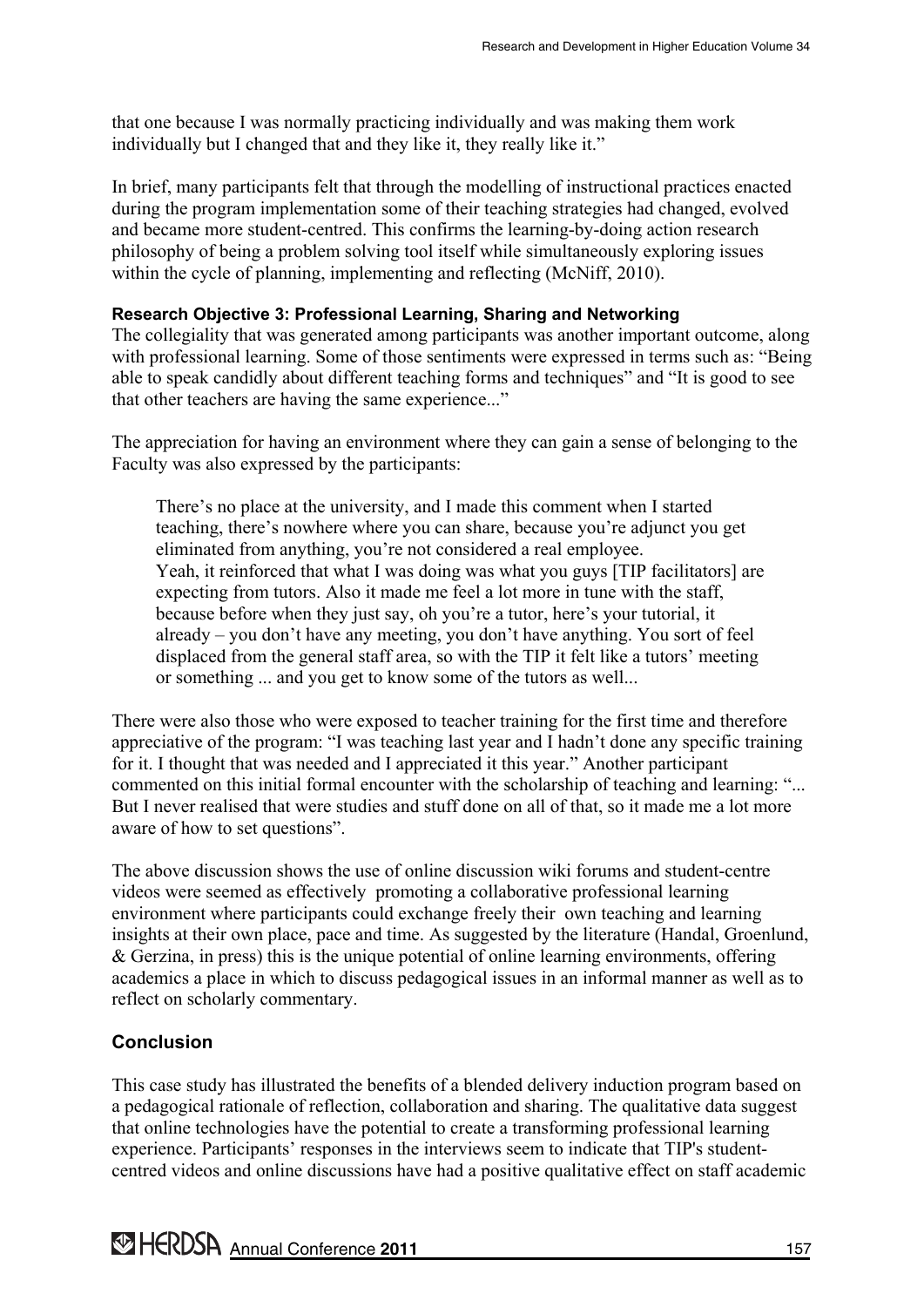development particularly in creating a critical and reflective appraisal of student learning. Participants' feedback also suggests that such a blended delivery strategy is able to enact change in teachers' instructional practices. Given that academics hold various approaches to learning and teaching (Akerlind, 2007) the provision of diversity in content delivery to address pedagogical issues appears to be well received.

The findings confirm the effectiveness of the TIP program in delivering through action research a five-point philosophy for professional development. This includes fostering a student–centred pedagogical approach in teaching and learning practice (Gibbs & Coffey, 2004; Kofod, Quinnell, Rifkin, & Whitaker, 2008). It also sought to draw participants nearer to evidence-based literature (Dearn, Fraser & Ryan, 2002) while promoting informal exchange of ideas within a collaborative environment which also fostered collegiality and networking (Trowler & Knight, 2000; Green & Ruutz, 2008). The use of online multimedia technology also empowered participants to take up these ICTs in their own instructional practice as envisioned by Kandlbinder (2003). In all these instances TIP kept a disciplinary orientation to promote contextualised professional learning as recommended by the literature (Clark et al, 2002). Encouraging academics to maintain a reflective posture towards their own pedagogical practice was always kept at the foreground of the program (Ho, Watkins, & Kelly, 2001; Fox, White, Kidd, & Ritchie, 2008).

Having various stakeholders consulted and involved through an action research framework seems to be decisive as to how the program is received. Very often training programs focus on top-down oriented training rather than reflective practice, group sharing and acknowledging participants' working knowledge. On building a community of "equals" the dialogue is opened for a candid and yet scholarly discussion of learning and teaching. The blended delivery model in this case study encouraged people to turn first inwardly towards their own instructional insights, confront them collectively and also learn from each other. In doing so, the goal was to facilitate understanding and encourage participants to be reflective, by asking themselves "How do I improve what I am doing to improve student learning?" rather than asking a trainer "What do you think I should do?"

The results in this study open avenues for deploying other learning technologies to enrich blended delivery of induction programs. More research is needed to explore the impact of instructional and logistical factors in the blended delivery of staff professional learning programs. Such research will be useful to guide the design of induction programs using mobile technologies as well as synchronous affordances such as video and chat conferencing.

## **References**

- Abrami, P., D'Apollonia, S., & Rosenfield, S. (1997). The dimensionality of student ratings of instruction. In: Perry, R. and Smart, J. (eds.) *Effective teaching in Higher Education*, 321-367. Agathon Press.
- Akerlind, G. S. (2007). Constraints on academics' potential for developing as a teacher. *Studies in Higher Education*, 32(1), 21-37.
- Barlow, J. & Antoniou, M. (2006). Room for improvement: the experiences of new lecturers in higher education. *Innovations in Education and Teaching International,* 44 (1), 67-77.

Boyd, P. & Harris, K. (2010) Becoming a university lecturer in teacher education: expert school teachers reconstructing their pedagogy and identity. *Professional Development in Education,* 36 (1-2), 9-24.

Biggs, J. (2003). Teaching for Quality Learning at University. Open University Press.

Brack, C., Samarawickrema, G. & Benson, R. (2005) Technology advances: Transforming university teaching through professional development, in *Higher education in a changing world, Proceedings of the 28th HERDSA Annual Conference, Sydney, 3-6 July 2005 (pp 50).* 

**MERDSA** Annual Conference 2011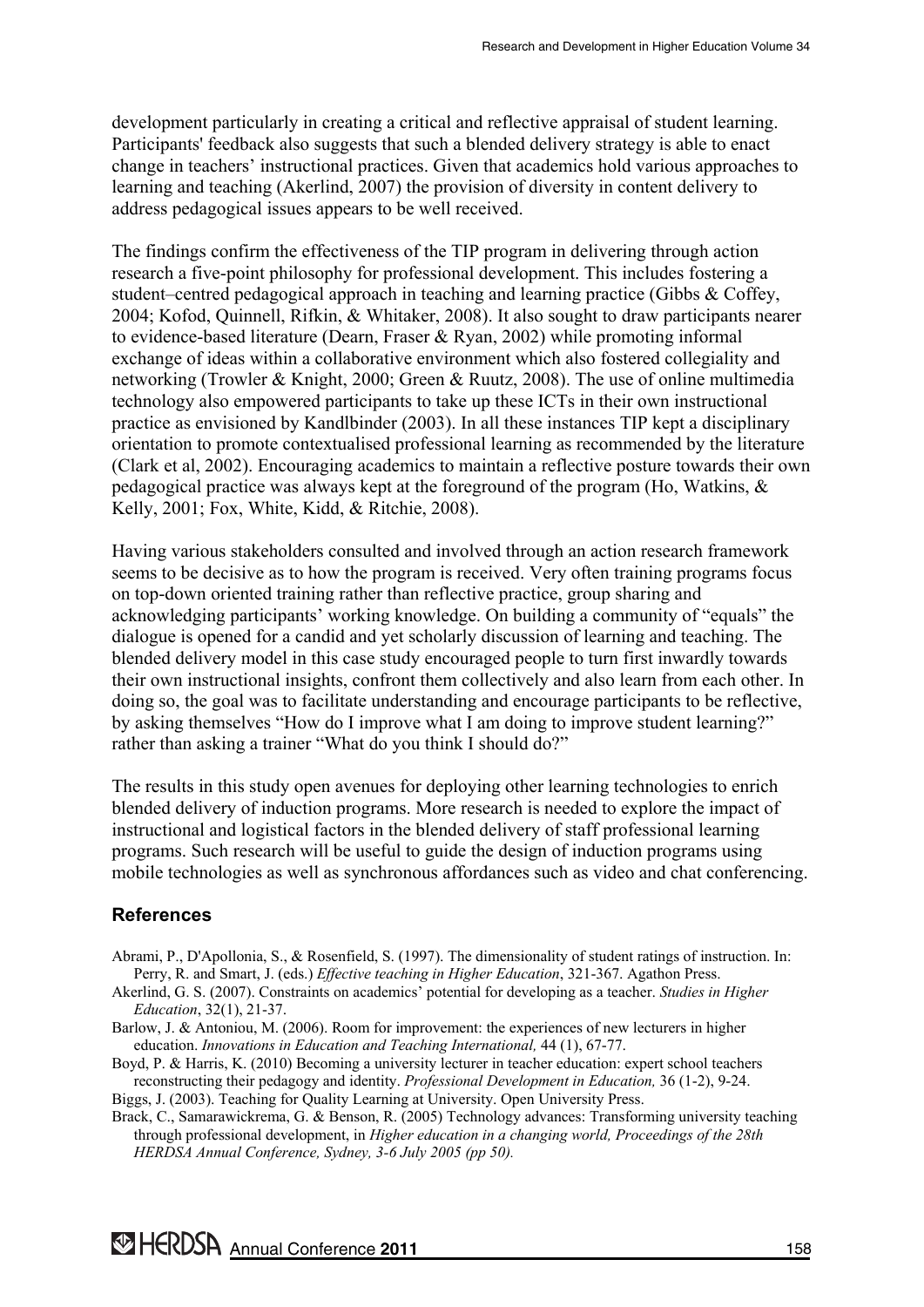- Clark, G., Healey, M., Jenkins, A., Wareham, R., Chalkley, B., Blumhof, J., Gravestock, P., Honeybone, A., King, H., & Thomas, N. (2002). Developing new lecturers: the case of a discipline-based workshop. *Active Learning in Higher Education,* 3(2), 128-44.
- Department of Education, Employment and Workplace Relations (DEEWR). (2008). *Review of Australian Higher Education: Final Report*. Retrieved January 20, 2011, from http://www.deewr.gov.au/highereducation/review/pages/reviewofaustralianhighereducationreport.aspx

Department of Education, Employment and Workplace Relations. (2009). *Transforming Australia's Higher Education System*. Retrieved January 20, 2011, from http://www.deewr.gov.au/highereducation/Pages/TransformingAustraliasHESystem.aspx

Dearn, J., Fraser, K., & Ryan, Y. (2002). *Investigation into the Provision of Professional Development for University Teaching in Australia: A discussion paper*. A HEIP DEST Commissioned Project, Commonwealth of Australia. Retrieved January 20, 2011, from http://www.dest.gov.au/NR/rdonlyres/D8BDFC55-1608-4845-B172-3C2B14E79435/935/uni\_teaching.pdf

- Fox, R., White, S., Kidd, J., & Ritchie, G. (2008). Delving into teachers' development through portfolio reflections: case studies of three teachers. *International Journal for the Scholarship of Teaching and Learning*, 2(1). Retrieved January 20, 2011, from http://www.georgiasouthern.edu/ijsotl/issue v2n1.htm
- Gibbs, G., & Coffey, M. (2004). The Impact of Training of University Teachers on their Teaching Skills, their Approach to Teaching and the Approach to Learning of their Students. *Active Learning in Higher Education,* 5(1), 87-100.
- Green, W. & Ruutz, A. (2008) Fit for purpose: Designing a faculty-based community of (teaching) practice, in *Engaging Communities, Proceedings of the 31st HERDSA Annual Conference, Rotorua, 1-4 July 2008 (pp. 163-172).*
- Hallas, J. (2005) Getting started in flexible learning: Perceptions from an online professional development workshop, in *Higher education in a changing world, Proceedings of the 28<sup>th</sup> HERDSA Annual Conference, Sydney, 3-6 July 2005 (pp 157).*
- Handal, B., Groenlund, C., & Gerzina, T. (in press). Academic attitudes amongst educators towards eLearning tools in dental education*. International Dental Journal.*
- Handal, B., Wood, L., & Muchatuta, M. (submitted for publication)*.* Students' expectations of teaching: the business, accounting and economics experience. *e-Journal of Business Education and Scholarship of* Teaching (Under Review).
- Ho, A., Watkins, D. & Kelly, M. (2001). The conceptual change approach to improving teaching and learning: an evaluation of a Hong Kong staff development programme. *Higher Education,* 42,143-69.
- Holton, E.F. III, Coco M.L., Lowe, J.L., & Dustch, J.V. (2006). Blended delivery strategies for competencybased training. *Advances In Developing Human Resources*, 8(2), 210-229.

Jahangiri, L., & Mucciolo, T. W. (2008). Characteristics of Effective Classroom Teachers as Identified by Students and Professionals: A Qualitative Study. *Journal of Dental Education,* 72, 484-493.

- Kandlbinder, P. (2003). Peeking under the Covers: On-line Academic Staff Development in Australia and the United Kingdom. *International Journal of Academic Development,* 8, 135-43.
- Kofod, M., Quinnell, R., Rifkin, W. & Whitaker, N. (2008) Is tutor training worth it? Acknowledging conflicting agenda, in *Engaging Communities, Proceedings of the 31st HERDSA Annual Conference, Rotorua, 1-4 July 2008 (pp. 202-210).*
- Luzeckyj, A. & Badger, L. (2008). Literature review for Preparing Academics to Teach in Higher Education (PATHE). Unpublished Research report. Flinders University, University of South Australia & Bond University, funded by ALTC. Retrieved January 20, 2011, from http://www.flinders.edu.au/pathe/PATHE\_Project\_LitReview.pdf
- McFadzean, E., & McKenzie, J. (2001). Facilitating virtual learning virtual learning groups: a practical approach. *Journal of Management Development,* 20(6), 470-494.
- McNiff, J. (2010). *Action research for professional development.* September Books.
- Okpala, C., Ellis, R. (2005). The Perceptions of College Students on Teacher Quality: A Focus on Teacher Qualifications. *Education,* 126, 374-383.
- Owen, H. & Schwenger, B. (2009) Supporting academic development to enhance the student experience, in *The Student Experience, Proceedings of the 32nd HERDSA Annual Conference, Darwin, 6-9 July 2009 (pp. 324- 335).*
- Rust, C. (2000). Do initial training courses have an impact on university teaching? The evidence from two evaluative studies of one course. *Innovations in Education and Teaching International,* 37(3), 254-62.
- Simpson, M., Cockburn-Wootten, C. & Spiller, D. (2005) Mentoring the new academic: Conversations for individual and university development, in *Higher education in a changing world, Proceedings of the 28th HERDSA Annual Conference, Sydney, 3-6 July2005 (pp. 507).*
- Sorensen, U., Cox, M. (2004). Student collaboration on faculty development: connecting directly to the learning revolution. *Academy,* 18, 97-127.

**MERDSA** Annual Conference 2011